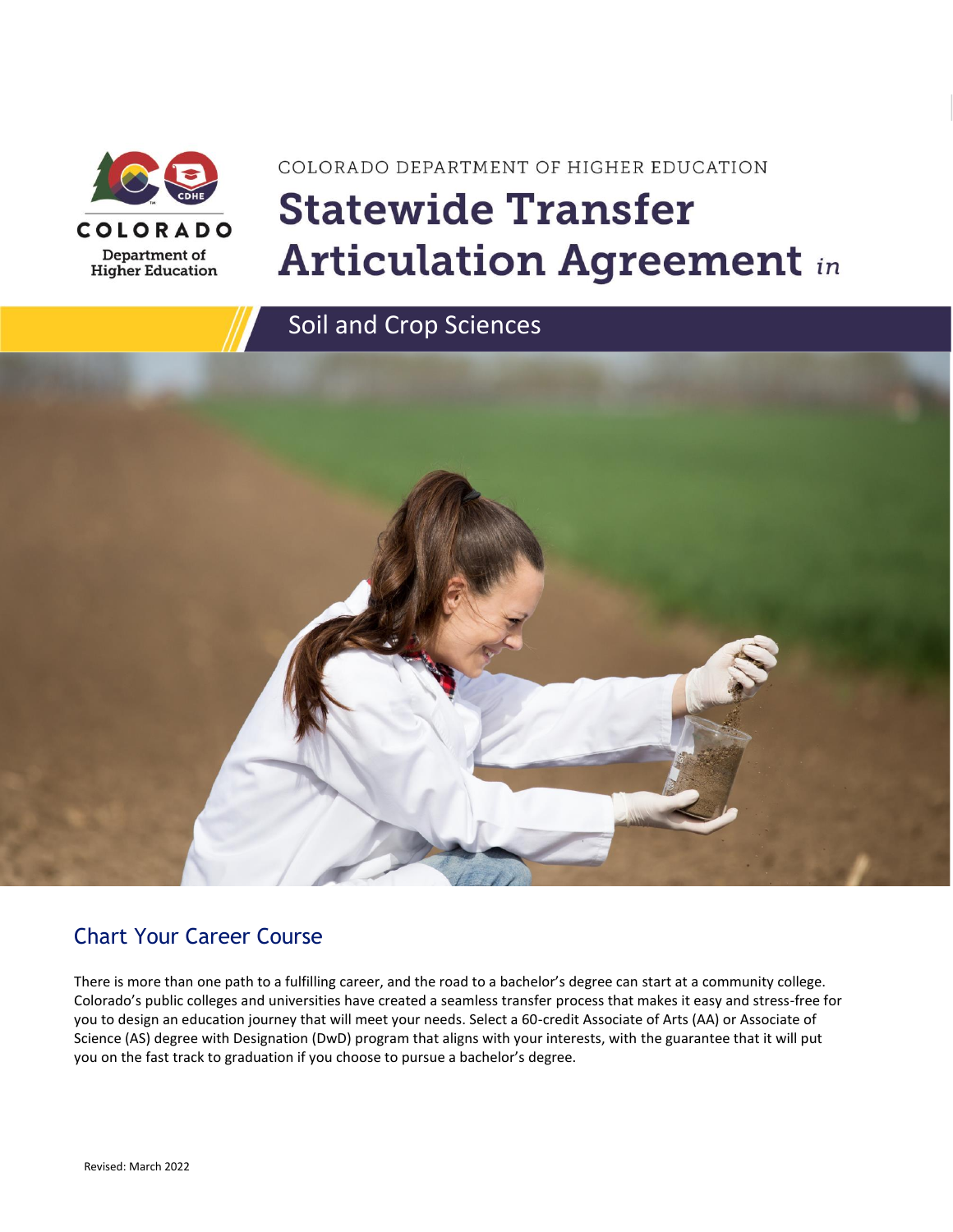# Introduction

If you enjoy spending time in nature and getting your hands dirty, soil and crop sciences could be a field that offers both fun and fulfillment. Experts in soil, plant, and environmental sciences are in high demand. As climate change and its effects have become a global focus, the need to identify and adopt more responsible, sustainable practices in land management and crop production has increased. Today's soil scientists are solving worldwide problems related to soil conservation, water quality, waste management, and food production.

In an associate program in Soil and Crop Sciences, you will receive hands-on instruction about natural resources and food and fuel production that could lead to a career as an environmental researcher, crop advisor, or greenhouse technician. This degree is transferable to universities offering a bachelor's degree in Soil and Crop Sciences.

The first year of a Soil and Crop Sciences program will include math and English courses to meet general education requirements. The completion of introductory math and English courses your first year is proven to greatly increase the likelihood of crossing the graduation stage, boosting your momentum along the academic pathway you select. Other general education courses on your pathway will cover topics in Arts & Humanities, History, Social and Behavioral Sciences, and Natural and Physical Sciences.

Program-specific courses may begin as soon as your first semester. These courses become more advanced as you move along your degree pathway. Through this sequence of courses, your knowledge of the soil, plant, and water resources will grow and deepen. Coursework will include Introduction to Soil Science, Agricultural Economics, World Interdependence – Population and Food. After completing a 60-credit associate degree, your degree pathway can continue with guaranteed transfer to a college that offers bachelor's degrees.

#### **Degree Pathway Knowledge & Skills**

- Biology
- Food production
- Reading comprehension
- Systems analysis and evaluation
- Critical thinking
- Problem-solving abilities
- Communication skills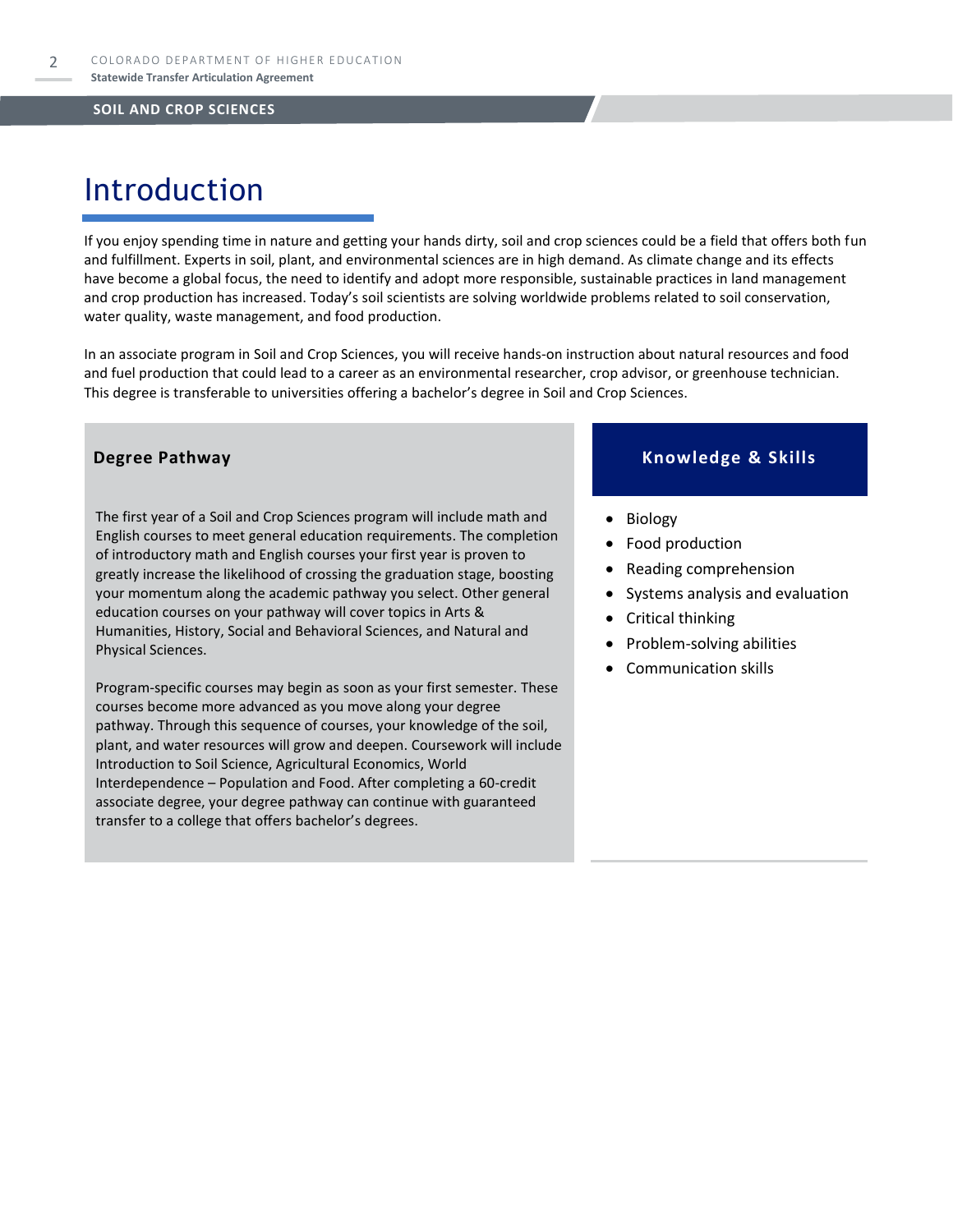3

### Participating Institutions

#### **Earn an Associate Degree with Designation (DwD)**

*From one of these Colorado public community/junior colleges*

**Aims Community College** [A.S. Soil and Crop Sciences] **Lamar Community College** [A.S. Soil and Crop Sciences] **Morgan Community College** [A.S. Soil and Crop Sciences] **Northeastern Junior College** [A.S. Soil and Crop Sciences] **Otero College** [A.S. Soil and Crop Sciences] **Trinidad State College** [A.S. Soil and Crop Science]

#### **Earn a Bachelor's Degree**

*From this Colorado public four-year institution*

**Colorado State University-Ft Collins**  [B.S. Soil and Crop Sciences]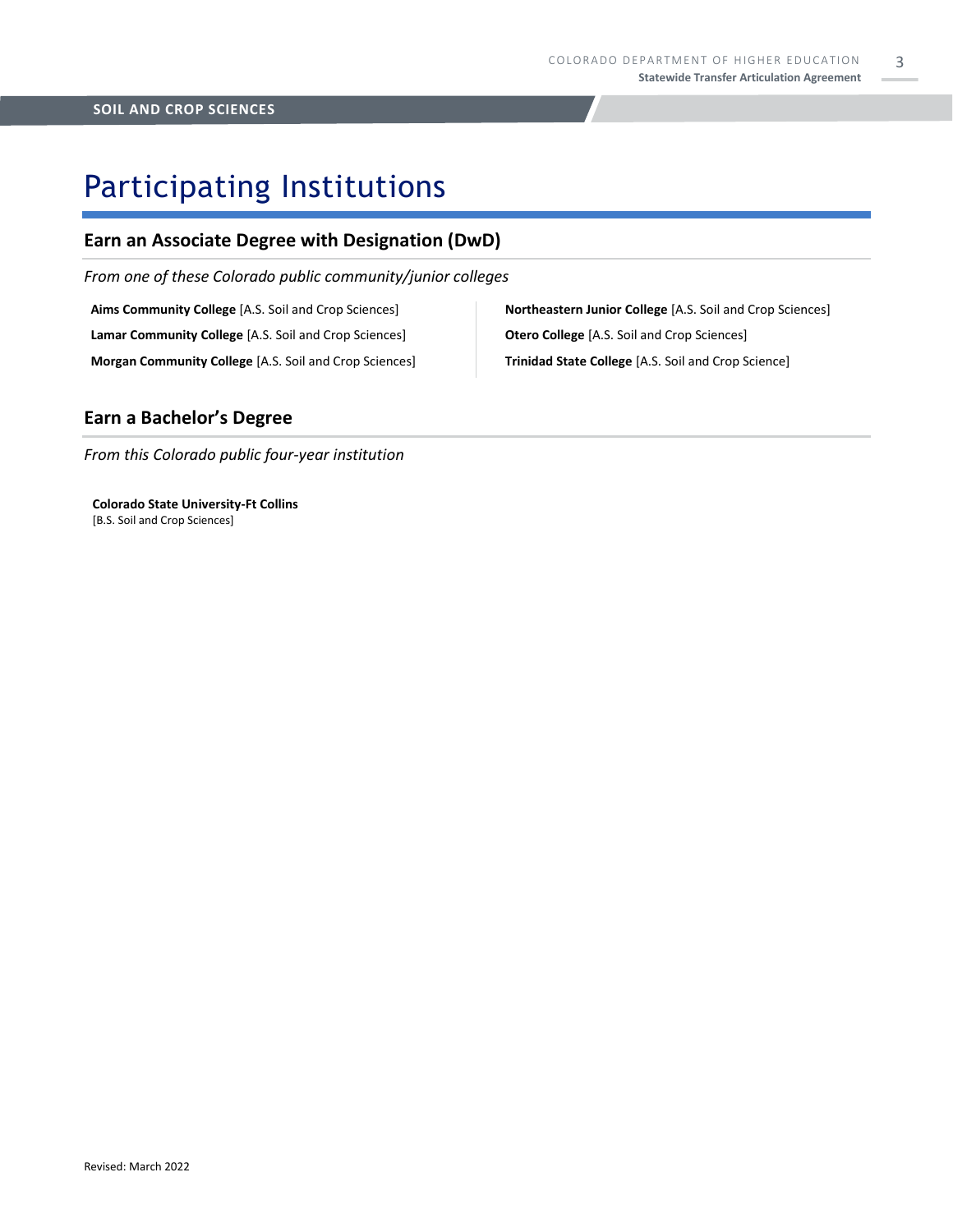# Prescribed Curriculum

### SOIL AND CROP SCIENCES

| Required Courses that Fulfill General Education Requirements<br><b>35 CREDIT HOURS</b> |                               |                                                                                                        |                                                                                                                                                                       |  |
|----------------------------------------------------------------------------------------|-------------------------------|--------------------------------------------------------------------------------------------------------|-----------------------------------------------------------------------------------------------------------------------------------------------------------------------|--|
|                                                                                        | <b>Credit</b><br><b>Hours</b> | <b>Community College</b><br>Course No.                                                                 | <b>Course Title or Category</b>                                                                                                                                       |  |
| (Written)<br><b>Communication</b>                                                      | 6                             | ENG 121/1021 and<br>ENG 122/1022 OR<br>ENG 122/1022 and a<br><b>GT Pathways</b><br>approved CO3 course | English Composition I (GT-CO1) and English Composition II (GT-<br><b>CO2) OR</b><br>English Composition II (GT-CO2) and a GT Pathways approved CO3<br>course (GT-CO3) |  |
| <b>Mathematics</b>                                                                     | 4                             | MAT 121/1340 OR<br>MAT 125/1400 OR<br>higher calculus                                                  | College Algebra (GT-MA1) OR<br>Survey of Calculus (GT-MA1) OR<br>higher level calculus course                                                                         |  |
| <b>Arts &amp; Humanities</b>                                                           | 6                             | PHI 113/1013 and<br>one additional AH<br>course                                                        | Logic (GT-AH3) and one GT Pathways Arts & Humanities course<br>from one of the following AH categories: GT-AH1, GT-AH2, GT-AH4                                        |  |
| <b>History</b>                                                                         | 3                             |                                                                                                        | One GT Pathways History course (GT-HI1)                                                                                                                               |  |
| Social &                                                                               | 3                             | AGE 102/1102                                                                                           | Agricultural Economics (GT-SS1)                                                                                                                                       |  |
| <b>Behavioral Sciences</b>                                                             | 3                             | AGR 260/2106*                                                                                          | World Interdepence: Poulation and Food (GT-SS3)                                                                                                                       |  |
|                                                                                        | 5                             | BIO 111/1111 OR<br>BIO 221/2121                                                                        | General College Biology I with lab (GT-SC1) OR<br>Botany with lab (GT-SC1)                                                                                            |  |
| Natural &<br><b>Physical Sciences</b>                                                  | 5                             | CHE 101/1011 OR<br>CHE 107/1007 OR<br>CHE 111/1111                                                     | Introduction to Chemistry I with lab (GT-SC1) OR<br>Fundamentals of Chemistry OR<br>General College Chemistry I with lab (GT-SC1)                                     |  |

\*AGR 260/2106 fulfills CSU's Global and Cultural Awareness requirement (AUCC 3E)

### Additional Required Courses\* **25** CREDIT HOURS **Credit Hours Course No. Course Title** 3 COM 115/1150 Public Speaking 4 AGY 100/1100 General Crop Production 4 AGY 240/2140 | Introductory Soil Science with lab [\(GT-SC1\)](https://highered.colorado.gov/Academics/Transfers/gtPathways/Curriculum/Courses.aspx?cat=GT-SC1&cat=GT-SC1) **Select a minimum of 14 credits from the list below:** 4 ACC 121/1021 Accounting Principles I 3 | AGE 205/2105 | Farm & Ranch Management 3 AGE 208/2108 | Agriculture Finance 3 AGE 210/2110 | Agriculture Marketing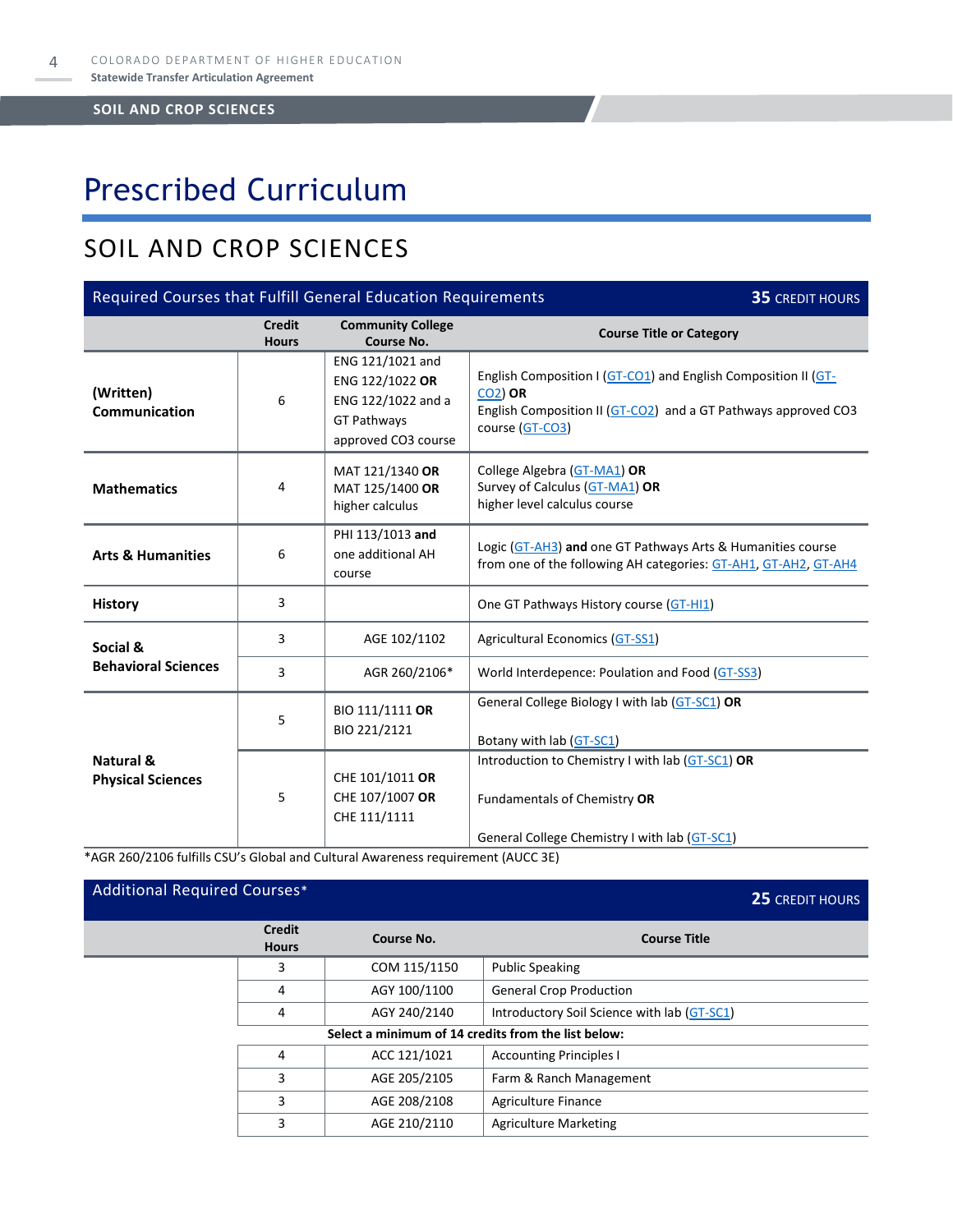| 3       | ASC 100/1100    | Animal Science                                 |
|---------|-----------------|------------------------------------------------|
| 4       | ASC 225/2125    | Feeds & Feeding                                |
| 4       | BIO 222/2122    | <b>General College Ecology</b>                 |
| 3       | CIS 118/1018    | Introduction to PC Applications                |
| 5       | CHE 112/1112    | General College Chemistry II with lab (GT-SC1) |
| 5       | CHE 205/2105 OR | Introduction to Organic Chemistry OR           |
|         | CHE 211/2111    | Organic Chemistry I                            |
| 3       | ECO 201/2001    | Principles of Macroeconomics (GT-SS1)          |
| 4       | GEY 111/1111    | Physical Geology with lab (GT-SC1)             |
| 3       | HWE 100/1050    | <b>Human Nutrition</b>                         |
| 3       | MAT 135/1260    | Introduction to Statistics (GT-MA1)            |
| $4 - 5$ | PHY 105/1105 OR | Conceptual Physics with lab (GT-SC1) OR        |
|         | PHY 111/1111 OR | Physics I: Algebra Based with lab (GT-SC1) OR  |
|         | PHY 211/2111    | Physics I: Calculus Based with lab (GT-SC1)    |
| 3       | RAM 205/2005    | Principles of Range Management                 |

Total **60** CREDIT HOURS

\*Please note: if these credits are *not* required for the *major* at a receiving 4-year institution, they will be applied to the bachelor's degree as *elective credit* toward *graduation.* Please check with the receiving institution to determine in which way these courses will be applied.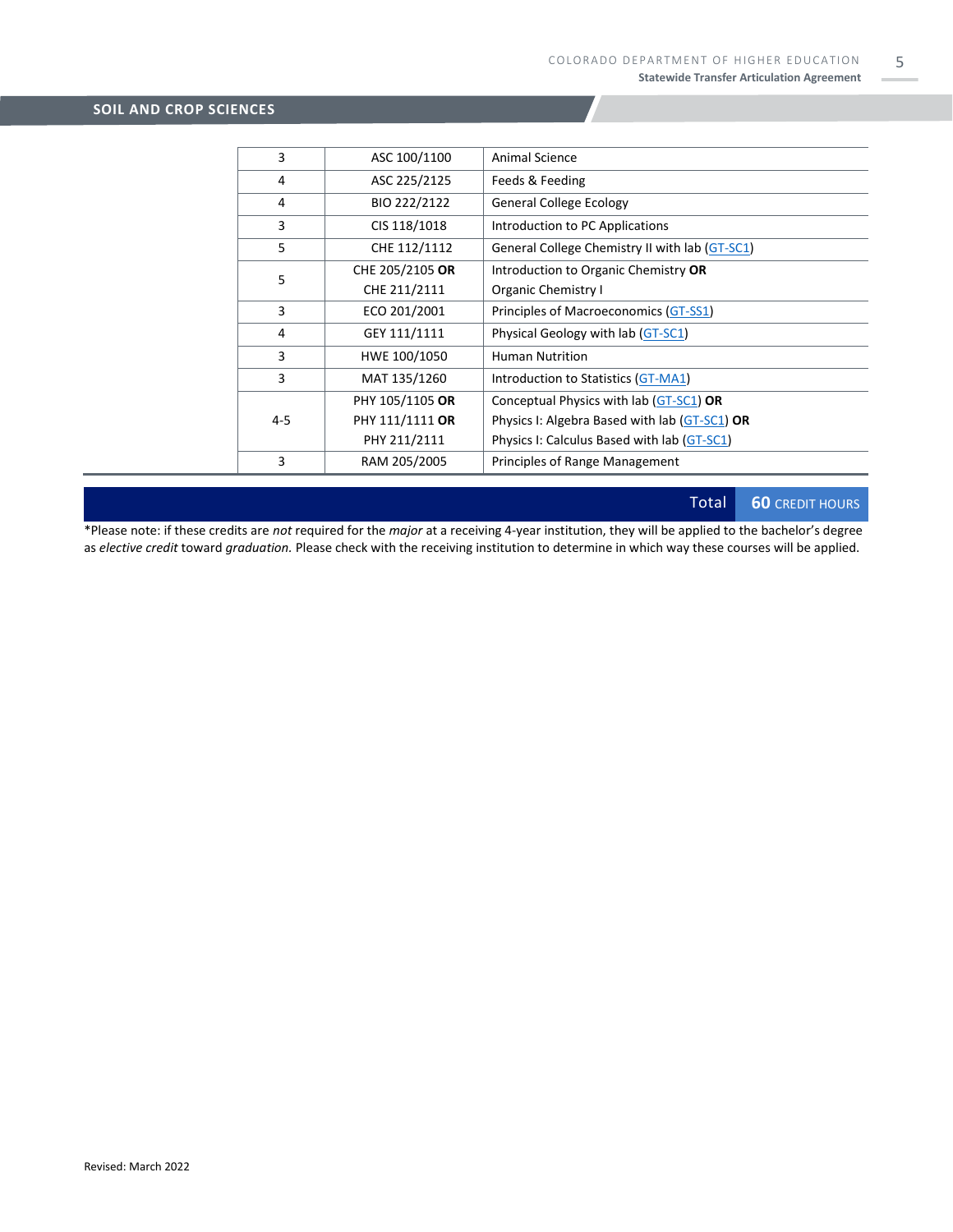# Course Planner

### SOIL AND CROP SCIENCES DEGREE PLAN

STUDENT NAME

| Institution:                   |                   |                     |                     |                  |  |
|--------------------------------|-------------------|---------------------|---------------------|------------------|--|
| Semester                       | <b>Course No.</b> | <b>Course Title</b> | <b>Credit Hours</b> | <b>Completed</b> |  |
|                                |                   |                     |                     |                  |  |
|                                |                   |                     |                     |                  |  |
|                                |                   |                     |                     |                  |  |
|                                |                   |                     |                     |                  |  |
|                                |                   |                     |                     |                  |  |
|                                |                   |                     |                     |                  |  |
| <b>Total Credits Completed</b> |                   |                     |                     |                  |  |

| Institution:                   |                   |                     |                     |                  |  |
|--------------------------------|-------------------|---------------------|---------------------|------------------|--|
| Semester                       | <b>Course No.</b> | <b>Course Title</b> | <b>Credit Hours</b> | <b>Completed</b> |  |
|                                |                   |                     |                     |                  |  |
|                                |                   |                     |                     |                  |  |
|                                |                   |                     |                     |                  |  |
|                                |                   |                     |                     |                  |  |
|                                |                   |                     |                     |                  |  |
|                                |                   |                     |                     |                  |  |
| <b>Total Credits Completed</b> |                   |                     |                     |                  |  |

| Institution: |                   |                     |                                |                  |  |  |
|--------------|-------------------|---------------------|--------------------------------|------------------|--|--|
| Semester     | <b>Course No.</b> | <b>Course Title</b> | <b>Credit Hours</b>            | <b>Completed</b> |  |  |
|              |                   |                     |                                |                  |  |  |
|              |                   |                     |                                |                  |  |  |
|              |                   |                     |                                |                  |  |  |
|              |                   |                     |                                |                  |  |  |
|              |                   |                     |                                |                  |  |  |
|              |                   |                     |                                |                  |  |  |
|              |                   |                     | <b>Total Credits Completed</b> |                  |  |  |

| Institution:                   |                   |                     |                     |                  |  |
|--------------------------------|-------------------|---------------------|---------------------|------------------|--|
| Semester                       | <b>Course No.</b> | <b>Course Title</b> | <b>Credit Hours</b> | <b>Completed</b> |  |
|                                |                   |                     |                     |                  |  |
|                                |                   |                     |                     |                  |  |
|                                |                   |                     |                     |                  |  |
|                                |                   |                     |                     |                  |  |
|                                |                   |                     |                     |                  |  |
|                                |                   |                     |                     |                  |  |
| <b>Total Credits Completed</b> |                   |                     |                     |                  |  |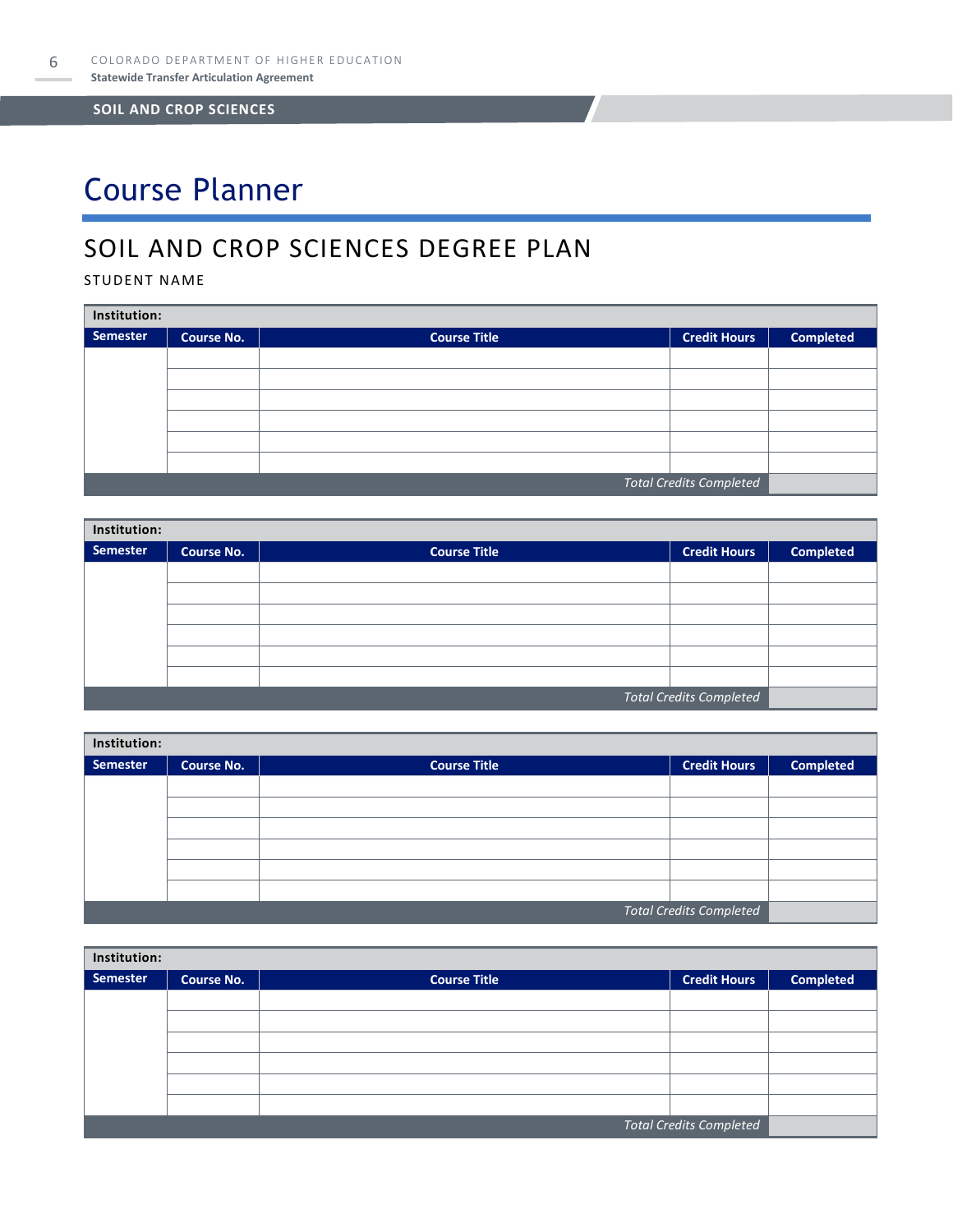7

### Contractual Language

#### **INTRODUCTION**

A statewide transfer articulation agreement identifies the community college courses students need to take in order to graduate from a community college with a 60-credit Associate of Arts (AA) or Associate of Science (AS) degree with designation (DwD). Students are responsible for informing the admissions counselor or transfer advisor at their receiving four-year institution that they are completing a DwD.

It is important for students to understand that completion of an AA or AS degree within two years requires them to complete an average of 15 credits per semester (or 30 credits per year). Also, research shows that students who take classes in their major area within their first 30 credit hours are more likely to persist and graduate.

The guarantees and limitations below describe the minimum requirements to which all participating institutions have agreed. Students who believe an institution is not meeting the guarantees described below can file a complaint with the [CDHE.](https://highered.colorado.gov/filing-student-complaint)

#### **GUARANTEES**

Students who complete a DwD pursuant to the prescribed curriculum in this statewide transfer articulation agreement **and** pass all 60 credits with a C- or higher **and** are admitted to the receiving institution's corresponding degree program (see cover page) are guaranteed the following:

- 1. Junior standing with no more than 60 remaining credits to meet the graduation requirements for the baccalaureate degree program covered by this articulation agreement.
- 2. Completion of the receiving institution's lower division general education requirements as defined by the GT Pathways curriculum.
- 3. The same graduation requirements as students who begin and complete this degree program at the four-year institution.
- 4. Admission to all Colorado public baccalaureate awarding institutions (*except* Colorado School of Mines) is guaranteed to applicants who have completed any AA or AS degree from a Colorado public two-year institution after high school graduation, provided certain requirements are met. To see these requirements, please refer to the Colorado Commission on Higher Education's [Admissions](https://highered.colorado.gov/sites/highered/files/2020-03/i-partf_0.pdf)  [Standards Policy](https://highered.colorado.gov/sites/highered/files/2020-03/i-partf_0.pdf), section titled "Guaranteed Transfer Admissions" [here.](https://highered.colorado.gov/educators/policy-funding/cche-policies-procedures) Please note: Students transferring to a University of Colorado institution (Boulder, Colorado Springs, Denver) must satisfy the CU System's MAPS (Minimum Academic Preparation Standards) requirement.
- 5. Per the Commission's [Prior Learning Assessment](https://highered.colorado.gov/sites/highered/files/2020-03/i-partx.pdf) policy, section 2.07, and pursuant to Colorado Revised Statutes §23-1-108 (7)(b)(II)(A), "a state institution of higher education that admits as a junior a student who holds an associate of arts degree, associate of applied science degree, or associate of science degree that is the subject of a statewide degree transfer agreement shall not require the student to complete any additional courses to fulfill general education requirements", and that the receiving institution of higher education is responsible for the total cost of tuition "for any credit hours that exceed the total credit hours required for a native student or that extend the total time to receive the degree beyond that required for a native student".
- 6. The Commission's Prior Learning Assessment policy also states "every Colorado public institution of higher education shall accept in transfer from within the institution and from other state institutions of higher education prior learning assessment credit awarded for GT Pathways requirements" (section 3.01), and "Colorado public institutions of higher education shall not prohibit students from meeting general education/GT Pathways requirements with prior learning assessment credit" (section 3.02).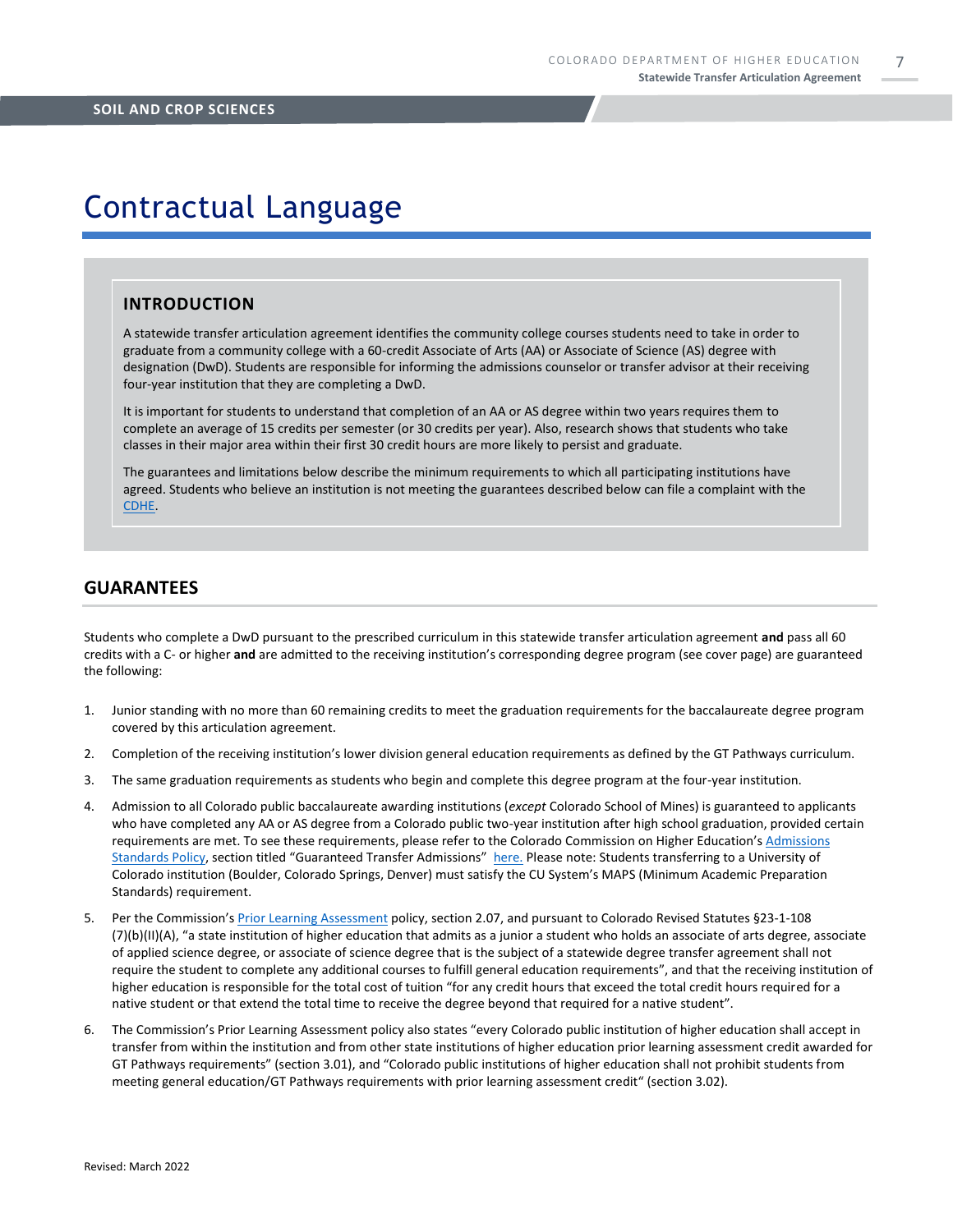#### **LIMITATIONS**

- 1. Students must meet all admission and application requirements at the receiving institution including the submission of all required documentation by stated deadlines. Students are advised to consult with the Office of Admissions at the institution to which they intend to transfer.
- 2. Only courses with grades of C- or higher are guaranteed to transfer.
- 3. Admission to a receiving institution does not guarantee enrollment in a specific degree program. Some programs at receiving institutions have controlled entry due either to space limitations or academic requirements.
- 4. The credit and course transfer guarantees described in this agreement apply to the specific degree programs covered by this agreement (see cover page). If the student changes majors, receiving institutions will evaluate application of the courses designated in this agreement to other degree programs on a course-by-course basis.
- 5. Students are allowed to use credits awarded by exam, such as AP (Advanced Placement) and IB (International Baccalaureate), as long as those exams are listed on the exam table[s here,](https://highered.colorado.gov/get-credit-for-what-you-already-know) or may use challenge exams to fulfill GT Pathways requirements (not necessarily major requirements) and those credits are guaranteed to transfer and apply to GT Pathways requirements at the receiving institution per the Colorado Commission on Higher Education's Policy I, X: Prior Learning Assessment. See the [entire policy](https://highered.colorado.gov/sites/highered/files/2020-03/i-partx.pdf) for more information.
- 6. The receiving institution shall accept all applicable credits earned within ten years of transfer to the receiving institution. Credits earned more than ten years earlier will be evaluated on a course-by-course basis.
- 7. All the courses a student needs to take in the associate degree program covered by this statewide transfer articulation agreement are listed in the prescribed curriculum. Course substitutions are allowed as long as the student and both the sending and receiving institutions agree to the substitution; such agreement should be documented in writing and the student should keep a copy until the baccalaureate degree is conferred. Note that if students substitute a course, then this is no longer a statewide agreement and some of the guarantees are only for the receiving institution that agreed to the substitution. **Any additional courses taken in the discipline covered by this agreement might not count toward the requirements of the major at the receiving institution.** Students can avoid this problem by taking no more courses in the discipline beyond those identified in the prescribed curriculum. STUDENTS SHOULD CONSULT THE PROGRAM ADVISOR AT THE RECEIVING INSTITUTION FOR GUIDANCE. Any advisement from an academic advisor should be obtained IN WRITING.
- Students seeking K-12 teacher licensure may not use this agreement because teacher preparation programs have different requirements for educator licensure.

*Because of the limitations above, students must consult with the Office of Admissions at the institution to which they are transferring.*

#### **Addendum to Agreement**

Students who do not complete an AA/AS degree can use the prescribed curriculum in a statewide transfer articulation agreement as a common advising guide for transfer to all public institutions that offer the designated bachelor's degree program. Please note the following:

- 1. Students are guaranteed application of general education courses completed with a C- or higher in the prescribed curriculum in this agreement up to the established maximum in each GT Pathways content area.
- 2. Except in special cases (e.g., the partial completion of a required sequence of courses or variation in the number of credit hours institutions award for course equivalents), students can expect that courses specified within the prescribed curriculum in this agreement, successfully completed with a C- or higher, will fulfill the relevant course requirements in the designated major.
- 3. Receiving institutions will evaluate all courses other than those specified in this agreement on a course-by-course basis.

Students transferring without a completed AA/AS degree must consult with the Office of Admissions at the institution to which they are transferring to review the issues identified above, and to make sure they meet all admission and application requirements at the receiving institution, including the submission of all required documentation by stated deadlines.

This agreement will be reviewed by disciplinary faculty no less frequently than every five years. *The agreement will remain in force until such time as it is formally modified or terminated.*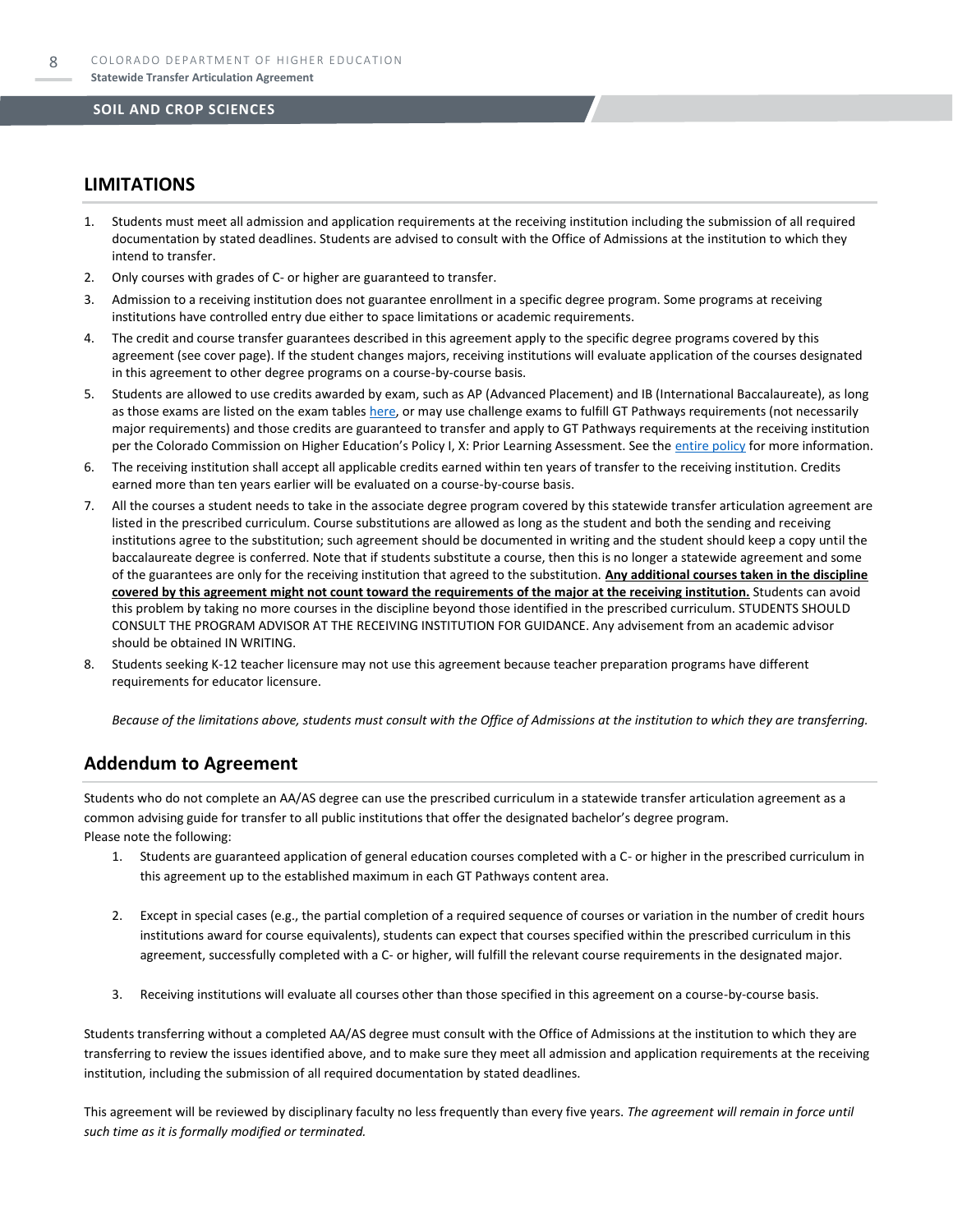The Department of Higher Education – in consultation with the General Education Council – may make minor technical changes to this agreement on behalf of participating institutions. The most current version of the agreement can be found on the [CDHE website.](https://highered.colorado.gov/transfer-degrees) Institutions that wish to join or withdraw from this agreement should consult the Division of Academic Affairs at the Colorado Department of Higher Education. Terms and processes are outlined in the Commission's policy on Statewide Transfer and GT Pathways, available at the [CDHE website.](https://highered.colorado.gov/educators/policy-funding/general-education-ge-council/gtpathways/transfer-agreements)

A paper or hard copy of this document may not be the most current version of the agreement—check th[e website](https://highered.colorado.gov/transfer-degrees) of the Colorado Department of Higher Education for the most current version.

*Signatures from institutional/system Chief Academic Officers for all participating institutions, as listed on the cover page, have signed this agreement. Signatures of Chief Academic Officers, who possess or have been delegated authority to enter into this agreement on behalf of their institution or institutions (in some cases by the institutional or system governing board), are on file in the Division of Academic Affairs at the Colorado Department of Higher Education.*